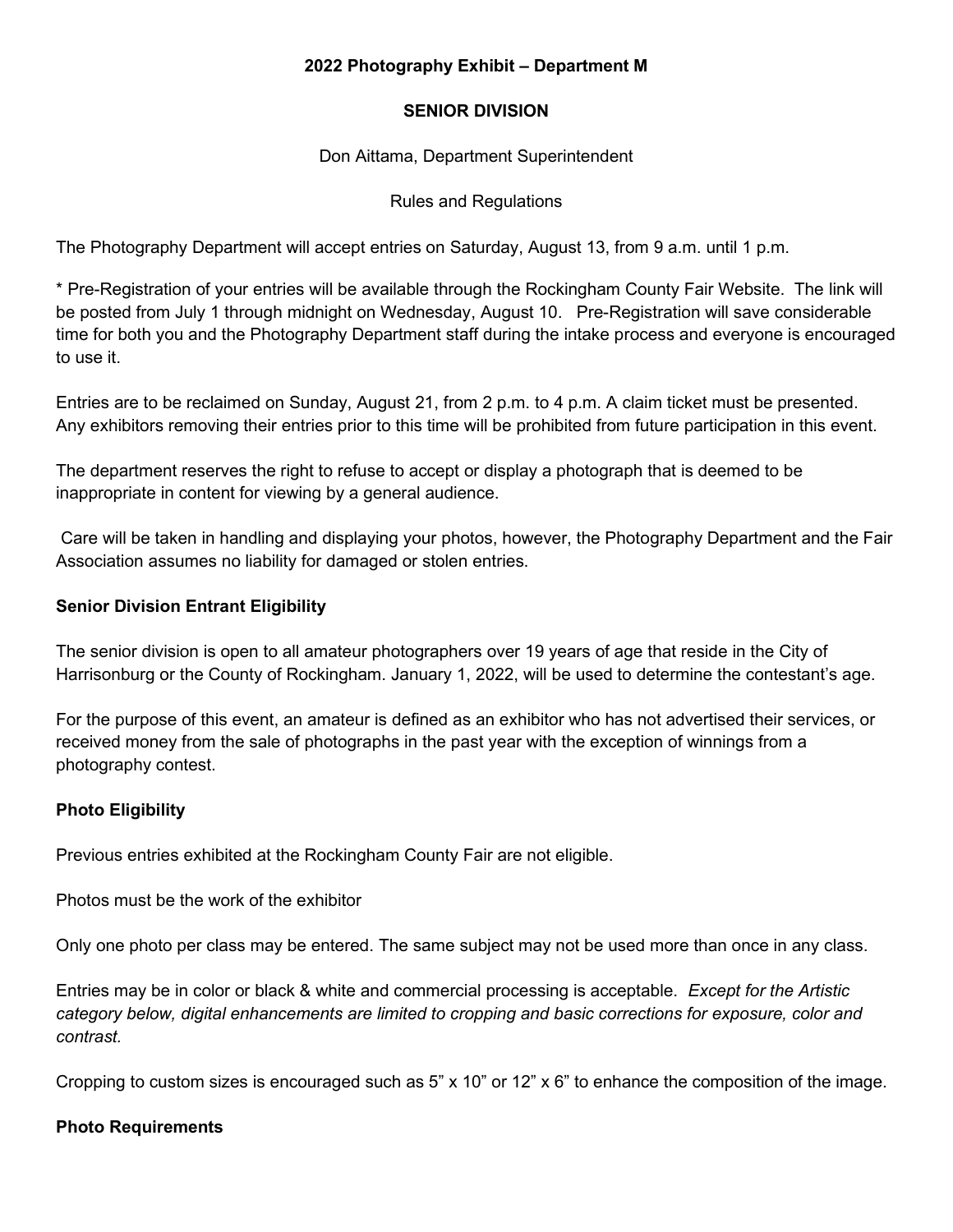**SIZE**: Minimum photo size is 5" in any direction and the maximum photo size 12" in any direction.

**PRESENTATION**: Only one image per entry

**BACKING**: All photos shall be either mounted on foam board or matted.

Mounting photographs on a foam board with permanent adhesive is the most secure way to display your photographs. It is recommended that you make the foam board ½" longer at the top of your picture to allow for space to attach hanging clips. If this space is not provided the clips will have to be placed directly on your print and will leave a mark on your print.

Matted photos will also be accepted. The preferred color of the mat is black or white. All matted prints must be secured to the back of the mat. Wide tape or permanent adhesive is recommended for securing the prints between the mat and backing. DO NOT USE FOAM TAPE TO TAPE THE PICTURE TO THE BACK OF THE MAT.

The entrants name and class description must be on the back of each entry. In addition, entries in the following classes must also include the following information:

- 1. Rural Rockingham & Rocktown: location taken
- 2. Abstract: identify the subject matter
- 3. Artistic: identify the process or technique used

#### **HANGING**:

All photos must be ready for hanging. Binder clips and pegboard hooks will be provided. Do not attach hanging hooks.

#### **Determining Class Eligibility**

- 1. Class eligibility will be determined by the main subject matter of each photo.
- 2. The same photo or similar photo cannot be entered in multiple classes.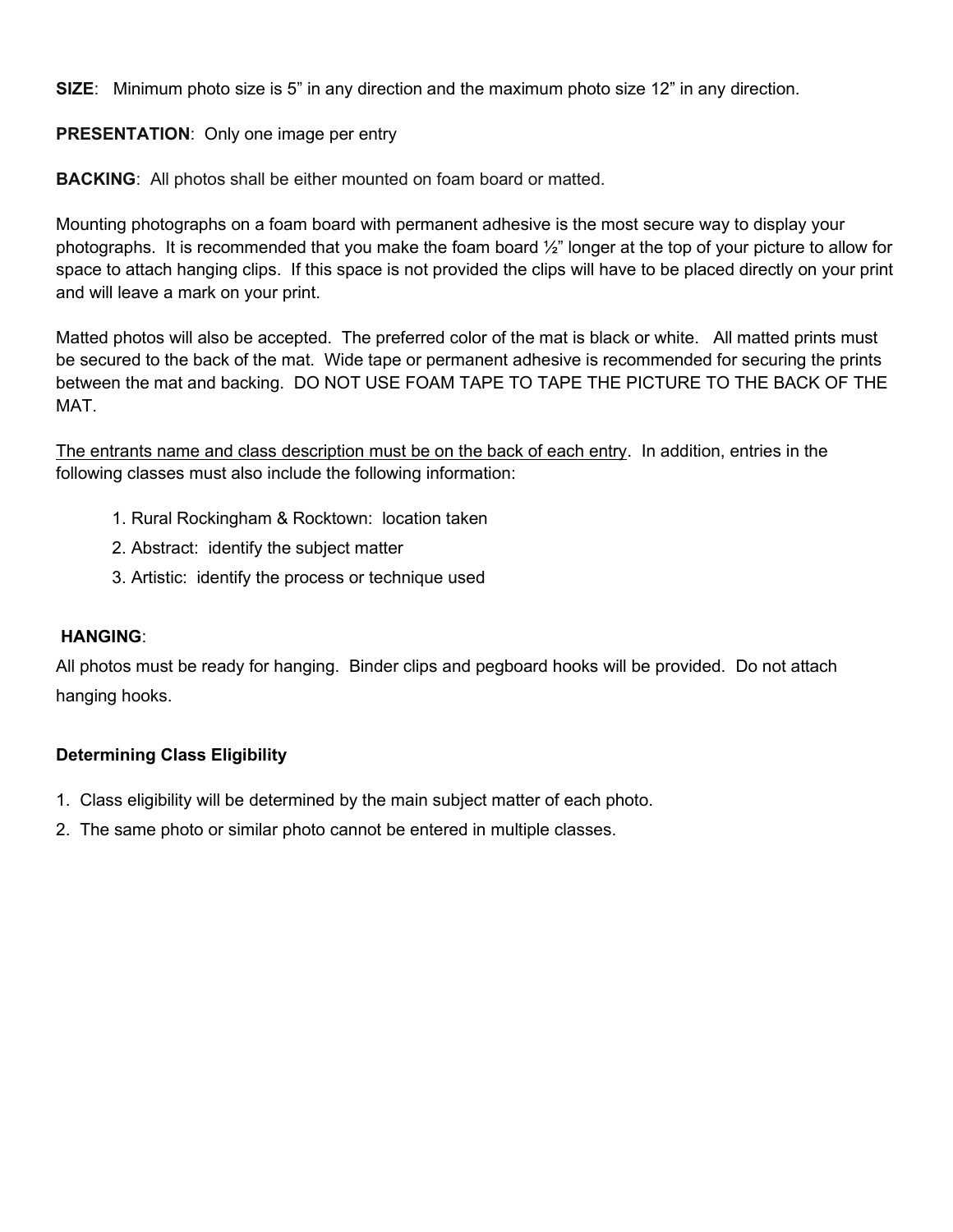## **Photography Exhibit – Department M**

#### **SENIOR DIVISION CLASS DEFINITIONS:**

- 401. People A posed or candid photo of a person
- 402. Pets Your best shot of your companion animals
- 403. Wildlife Wildlife in a natural habitat or zoo
- 404. Landscapes Depicts natural scenery
- 405. Cityscapes An urban landscape that includes man-made structures and scenery
- 406. Rural Rockingham A photo that defines our county
- 407. Rocktown A unique photo that depicts our county seat, Harrisonburg
- 408. Humorous An amusing or humorous moment caught in the image
- 409. Action The focal point is a moving object
- 410. Architecture A structure, such as a building or bridge that is the focal point
- 411. Close-up The subject is photographed at a very close range and is clearly defined and recognizable
- 412. Pictorial A photo that conveys a feeling or an emotion

413. Abstract – Contains a design of patterns or shapes where the subject matter is not evident. Subject matter must be identified on the back

414. Photojournalism - Depicts a newsworthy event

415. Artistic - A photo that has been altered using digital editing software or post printing. This would include, but is not limited to, digital stitching techniques or those enhanced or altered through the use of digital software programs such as Photoshop. It may include composites of several images. Any digital processing technique may be used. (the technique or process must be described on back of entry)

416. Patriotic.A photo that exemplifies the patriotic spirit of our country.